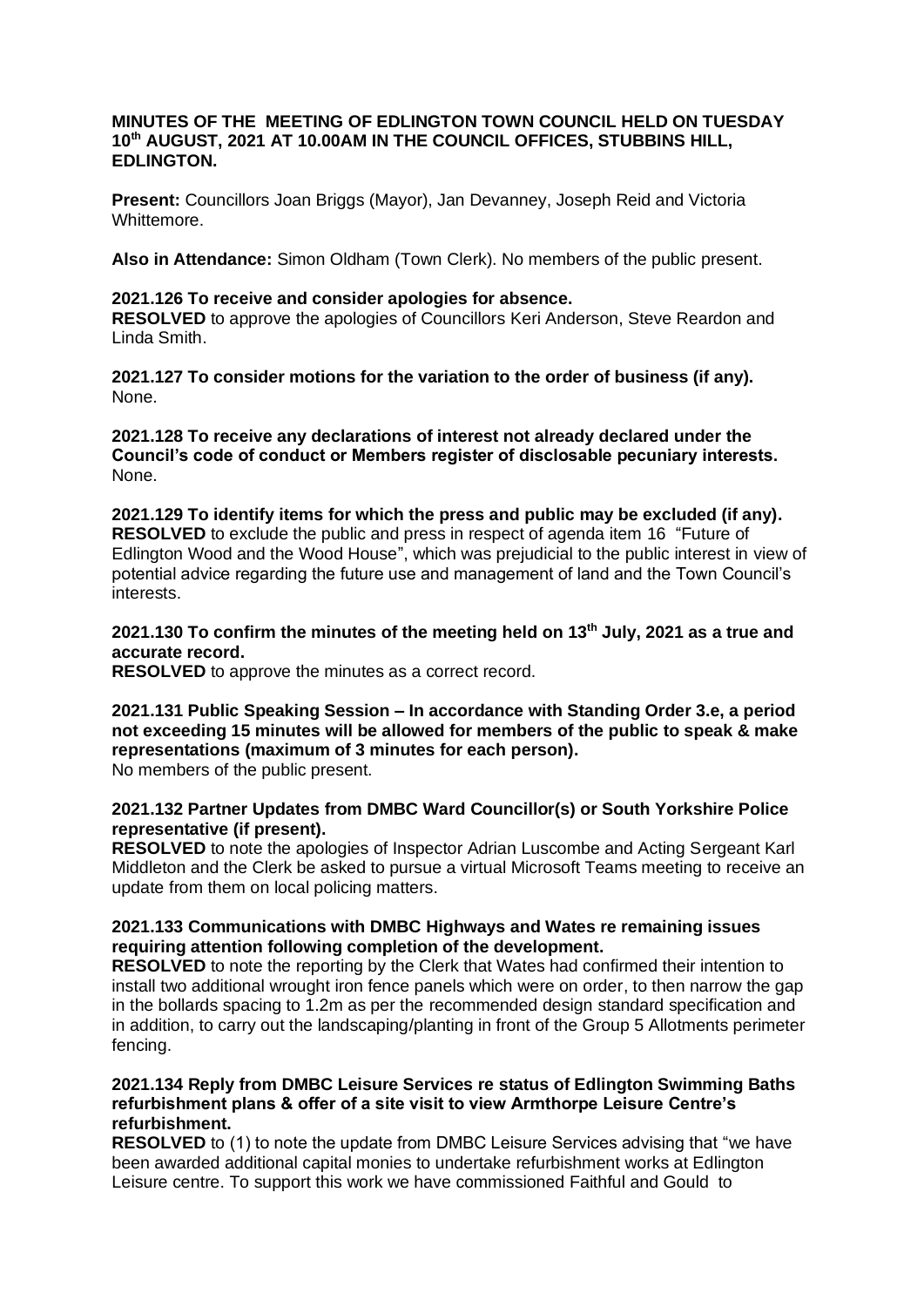undertake initial survey investigation and planning for the building. Initially Faithful & Gould will undertake a number of essential surveys which will provide in-depth assessment of the building fabric and systems. This will enable us to better understand the nature and potential cost of works. As the surveys can be intrusive particularly an asbestos survey the centre will now remain closed as this is affectively the start of works to refurbish the centre we are hoping to have works will be completed by late spring of next year but won't be able to give more detailed dates until full design has been developed. Once the surveys have taken place we will be in a better position with the town council and community to engage in the design of the offer that can be developed alongside the refurbishment works. I hope you will appreciate that this element at the start of the process is not visual to the public and may seem the centre is sat closed for no reason, to try and alleviate this banners will be placed on the centre advising of the works to reassure the community" and (2) the Clerk to respond advising that the Town Council would like to take up on the offer of a visit to Armthorpe leisure centre which had recently been refurbished to see the approach that has been taken and changes made to that facility.

#### **2021.135 Planning Application Consultations (if any).**

21/01740/ADV - Display of fascia sign, projecting sign, 6 x ACM panel, clip frame and 2 x poster cases, 4 - 6 The Crescent, Edlington, DN12 1AJ. **RESOLVED** to raise no objections regarding this proposed development.

#### **2021.136 Report of the Clerk – To receive updates and consider matters in respect of:**

(a) Burial Ground – i) progressing sourcing of a memorial tree & pursuit of further quotation;

**RESOLVED** to note that a second quotation was being pusued.

ii) Plans for commemorating the 100 year anniversary of Edlington Cemetery in August 2022;

**RESOLVED** that subject to Father Adikwu successfully supporting our Armistice Day commemoration this year, he be asked to support next years'centenary commemoration of the Cemetery grounds and in addition a form of plaque be unveiled in commemoration and options be explored in conjunction with DMBC on the prospects for planting a memorial tree as a contribution in meeting Mayor Jones pledge for tree planting around the Borough as part of the climate emergency action plan roll out.

iii) Deputy Cemetery & Grounds Supervisor – 25 year service award.

**RESOLVED** that the Clerk in consultation with the Town Mayor and

Cemetery/Grounds Supervisor to consider and acquire a suitable long service award to gift to the Cemetery staff member.

(b) Allotments - i) Summary of site inspections carried out at Group 2/3 Staveley/Victoria site and Group 5, Auburn Road site carried out in July.

**RESOLVED** to note the summary feedback of the Clerk re the inspection of Auburn Road Group 5 site on 28/7/21 in conjunction with Town Councillors Keri Anderson and Jan Devanney and Group 2/3 Victoria Road site on 27/7/21 with Town Councillors Linda Smith and Victoria Whittemore and to note that access could not be gained to the Staveley Street plots and revised visiting arrangements were to be made shortly.

 ii) update on follow up meeting held on 29/7/21 with Group 1, Martinwells site plot holders re establishing a formal committee re site management arrangements going forwards .

**RESOLVED** to note the feedback from the Clerk that following the resignation of the Group 1 Martinwells allotment site Secretary, himself, the Mayor and Councillor Linda Smith had met with plot holder representatives plus the former site Secretaries daughter and given advice on the process for the establishment of a formal site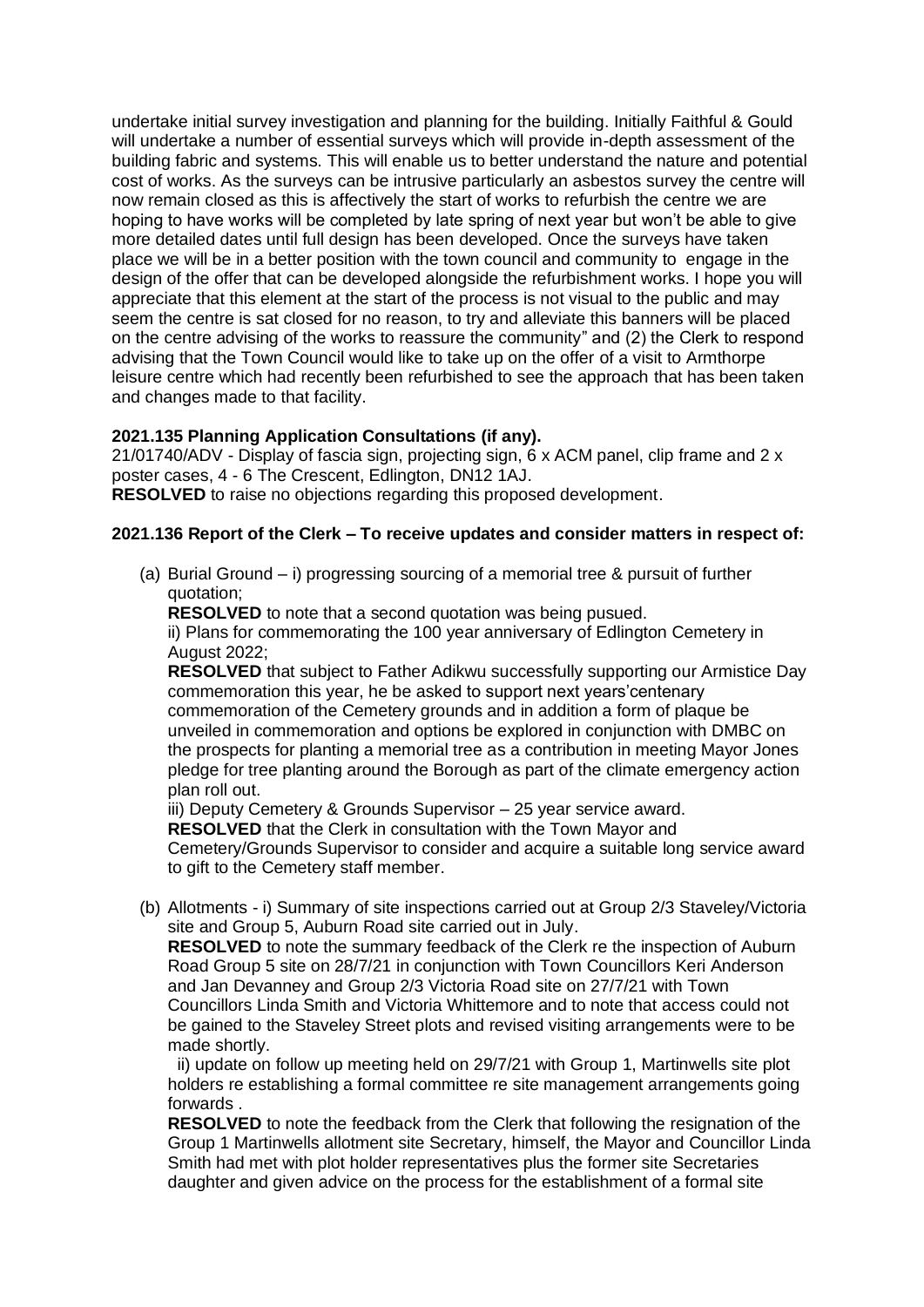management committee and constitution with respective officers (eg Scretary/Chairman/Treasurer) based on model documentation from the National Allotment Society and advised of the Town Council's expectations that a special general meeting should be called ideally within a month to formally adopt a constitution and appointment of a committee/officers, which would require the consent of a minimum of 75% of plot holders present and voting. Furthermore, that without a properly elected committee to self-manage the site in the wider interests of all plot holders, the Town Council reserved the right to take back direct control of the site if the plot holders could not coordinate themselves accordingly.

(c) Community Centre.

**RESOLVED** to note the feedback from the Clerk on those regular user groups that were coming back to use/hire the Grainger Centre as the Covid restrictions had been eased and the plans for the Town Council to review at it's next meeting in September, whether it was safe to re-open with unrestricted access for general adhoc and party bookings dependent on the prevailing local situation with covid and infection levels.

(d) Recreation Ground/Miners Memorial Garden - i) update on site meeting with Community safety team and their CCTV contractor 21/7/21 and pursuit of alternative quotes for deploying CCTV in the area;

**RESOLVED** that approval be given to the acceptance of the following aspects of the DMBC contractor, Secas UK quote dated 4/8/21 for the deployment of CCTV infrastructure at or in the vicinity of the recreation ground and community woodland site :-

Infrastructure £13760.00, additional option 1 £1102.00, additional option 2 £2724.00, Maintenance agreement £1825.00, all ex-VAT, plus the annual charge of £2000.00 for monitoring at the central DMBC ARC Suite.

ii) Recreation ground play equipment repair quote;

**RESOLVED** that (1) approval be given to the DMBC repair quote in respect of the replacement of wooden panel seat to the Sutcliffe Multi Junior unit in the sum of £100, but in respect of the repair to the 7 missing post caps, this to be infilled by the Town Council's Grounds team using expandable foam material and (2) a quote was still awaited from DMBC re options for replacement surfacing re the wet pour surface that was starting to crack at the seams in places.

- (e) Improvement Projects & Events Remembrance Sunday and Armistice Day commemorations & b) Miners annual Memorial commemoration – minutes of Activities Working Group meeting 26/7/21. **RESOLVED** to note and accept the minutes of the Activities Working Group meeting held on 26/7/21 which had kick-started preparations for this years' Remembrance Sunday, Armistice Day and Miners annual memorial commemorations.
- (f) Climate Emergency update on Working Group meeting held with DMBC Head of Sustainability & Climate Change Lead Officer and proposed actions to take forward. **RESOLVED** (1) to note the minutes of the Climate Emergency Working Group meeting held on 20/7/21 and actions that DMBC's Head of Sustainability had agreed to take forward following discussions at that meeting; (2) that the Clerk be asked to respond advising in respect of the scope for suitable locations being identified in Edlington to meet Mayor Ros Jones pledge for Borough wide tree planning that this might include :-
	- Recreation ground (off Auburn Road)
	- Cemetery grounds (Edlington Lane, Warmsworth DN4 9LT)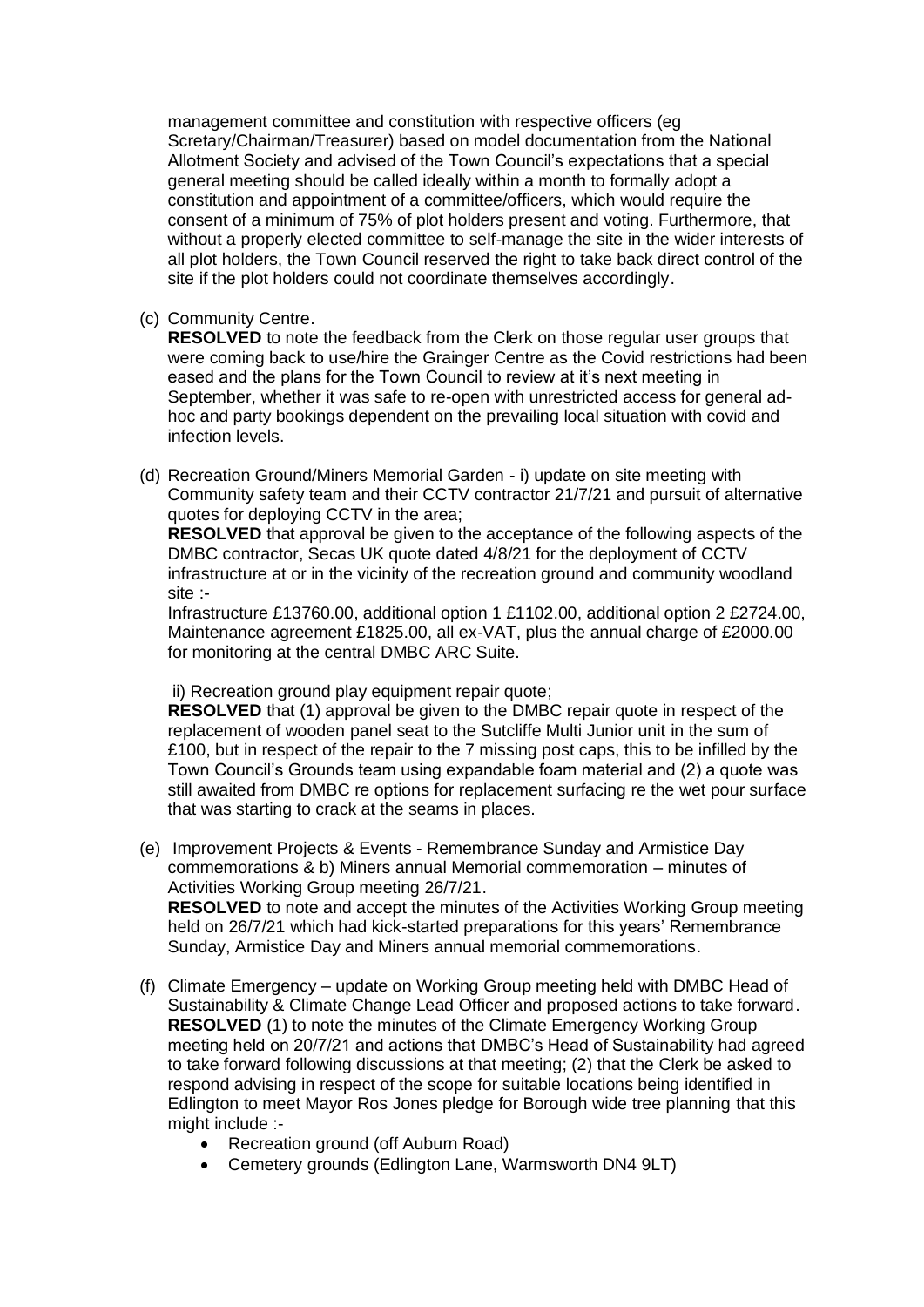- Miners Memorial garden (adjacent Yorkshire main Community Centre, Edlington Lane)
- Cenotaph garden (Edlington Lane)
- Community Woodland site (adjacent Martinwells lake and Auburn Road allotments) and (3) The Clerk be asked to follow up on the scope for further exploring the possibilities in respect of solar panels being erected on suitable Town Council buildings and wildflower verges or areas suitable for naturalisation in Edlington.
- (g) Progressing the sculptor quote re Frank Arrowsmith Go Fund Me Memorial Appeal. **RESOLVED** that attemps be made to move this forward by Councillor Rob Reid and/or the Town Mayor Joan Briggs pursuing the respective mining artefacts to pass over to the Sculptor to enable preparation of a formal quote in respect of the vision for the memorial.
- (h) DMBC reply to Freedom of Information request re inspections and repairs to Granby field and Howbeck Drive, play areas. **RESOLVED** to note the response received from DMBC re the Freedom of Information request in respect of the two play area facilities.

# **2021.137 Mayor's Announcements (if any).**

The Mayor had no announcements.

# **2021.138 Matters requested by Councillors.**

(a) Edlington Firefighters – long service awards & good conduct medals. **RESOLVED** to defer consideration in the absence of Councillor Rob Reid.

(b) Proposed motion for adoption - This Council:

• is concerned about the number of cases reported to the RSPCA each year, regarding pets given as prizes via fairgrounds, social media and other channels in England – and notes the issue predominantly concerns goldfish

- is concerned for the welfare of those animals that are being given as prizes
- recognises that many cases of pets being as prizes may go unreported each year

● supports a move to ban the giving of live animals as prizes, in any form And as a consequence, The Council agrees to:

● ban outright the giving of live animals as prizes, in any form, on Edlington Town Council land

• write to the UK Government, urging an outright ban on the giving of live animals as prizes on both public and private land.

**RESOLVED** that this Council:

• is concerned about the number of cases reported to the RSPCA each year, regarding pets given as prizes via fairgrounds, social media and other channels in England – and notes the issue predominantly concerns goldfish

- is concerned for the welfare of those animals that are being given as prizes
- recognises that many cases of pets being as prizes may go unreported each year
- supports a move to ban the giving of live animals as prizes, in any form

And as a consequence, The Council agrees to:

(1) ban outright the giving of live animals as prizes, in any form, on Edlington Town Council land and (2) write to the UK Government, urging an outright ban on the giving of live animals as prizes on both public and private land..

(c) Cracks to monoliths at community woodland.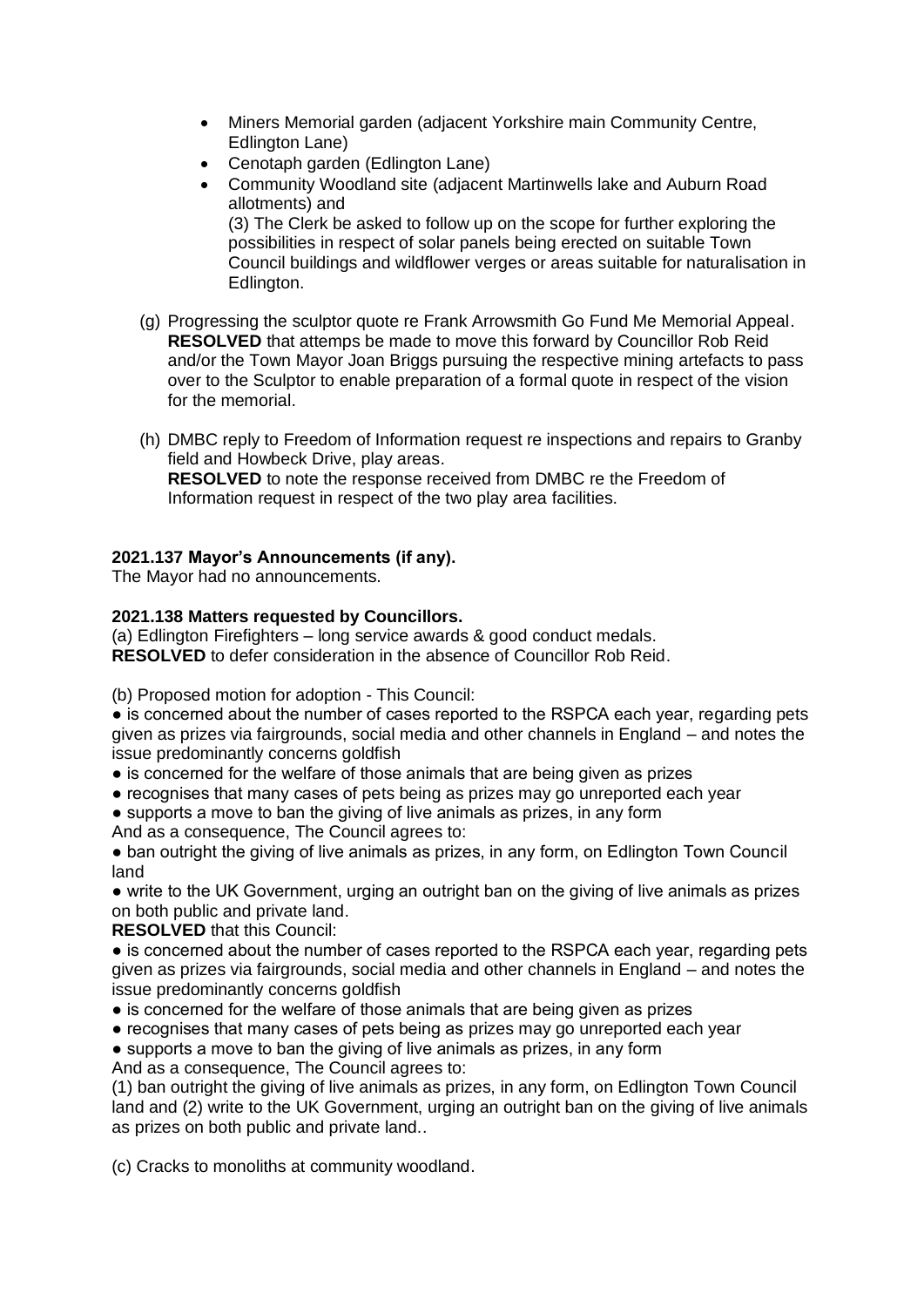**RESOLVED** that the Clerk be asked to contact Warmsworth Stone to request a site meeting to discuss the appearance of the monoliths.

# **2021.139 Financial matters**

£

(a) To note & receive schedule of August payments.

**RESOLVED** (1) to note the following payments made in August :-

| 1. Wages                                        |  |  |  |         | various | 9,627.21 |
|-------------------------------------------------|--|--|--|---------|---------|----------|
| 2. SYPA                                         |  |  |  |         |         | 2,240.32 |
| 3. HMRC - PAYE/NI                               |  |  |  |         |         | 2,475.41 |
| 4. NEST Pension contributions                   |  |  |  |         |         | 216.54   |
| 5. BT - Phone&Broadband                         |  |  |  |         |         | 56.94    |
| 6. Applegreen Fuel                              |  |  |  |         |         | 296.16   |
| 7. Yorkshire Purchasing Org - cleaning supplies |  |  |  |         | 6321138 | 152.22   |
| 8. Electrofix - new oven Grainger kitchen       |  |  |  |         | 6387438 | 298.00   |
| 9. Total Gas&Power - Gas Grainger               |  |  |  |         |         | 401.41   |
| 10. Amazon - rat bait boxes                     |  |  |  | 6387333 | 40.50   |          |
| 11. Ferncroft Environmental - Asbestos training |  |  |  |         |         | 30.00    |
| 12. YLCA - Allotment Webinar Tenancy agreements |  |  |  |         |         | 22.50    |
| 13. Total Gas&Power - Elec Rec                  |  |  |  |         |         | 38.25    |

(b) to note the following receipts during July :-

| 1. Community Centre                            |           | 1,500.00 |
|------------------------------------------------|-----------|----------|
| 2. Cemetery Fees                               |           | 1,280.00 |
| 3. Recreation ground pitch hire                |           | 315.00   |
| 4. FCC Communities Foundation - woodland grant | 21,430.00 |          |
| 5. HMRC - Q1 VAT reclamation                   |           | 1,727.97 |

(c) Budgetary control/bank reconciliation as at 31/7/21.

**RESOLVED** (1) to note and accept the budgetary control statement and bank reconciliation for the period ending 31/7//21 and (2) a sum of £20000.00 be transferred from the Co-op Deposit account to the Cambridge Building Society account.

# **2021.140 Correspondence/information items.**

**RESOLVED** to note the following items:-

|   | <b>DMBC</b>      | Temporary footpath closure order - No.8 Warmsworth        |  |  |  |
|---|------------------|-----------------------------------------------------------|--|--|--|
|   |                  | from its junction with Low Road East, proceeding over the |  |  |  |
|   |                  | footbridge for 85 metres to the junction with Barrel Lane |  |  |  |
|   | <b>YLCA</b>      | White Rose Updates 16th, 23rd & 30th July, 2021 &         |  |  |  |
|   |                  | electronic/ training programme                            |  |  |  |
| 3 | <b>YLCA</b>      | Law & Governance Bulletin's 9/7/21 & 28/7/21              |  |  |  |
|   | <b>YLCA/NALC</b> | National resilience strategy - call for evidence          |  |  |  |

#### **2021.141 To notify the Clerk of matters for inclusion on the agenda of the next meeting.**

**RESOLVED** to notify the Clerk of any respective agenda item requests.

# **2021.142 CONFIDENTIAL ITEM - Future of Edlington Wood and the Wood House**

**RESOLVED** that (1) the press and public be excluded for this item on the grounds that it was prejudicial to the Town Council's position and interests regarding the future use and